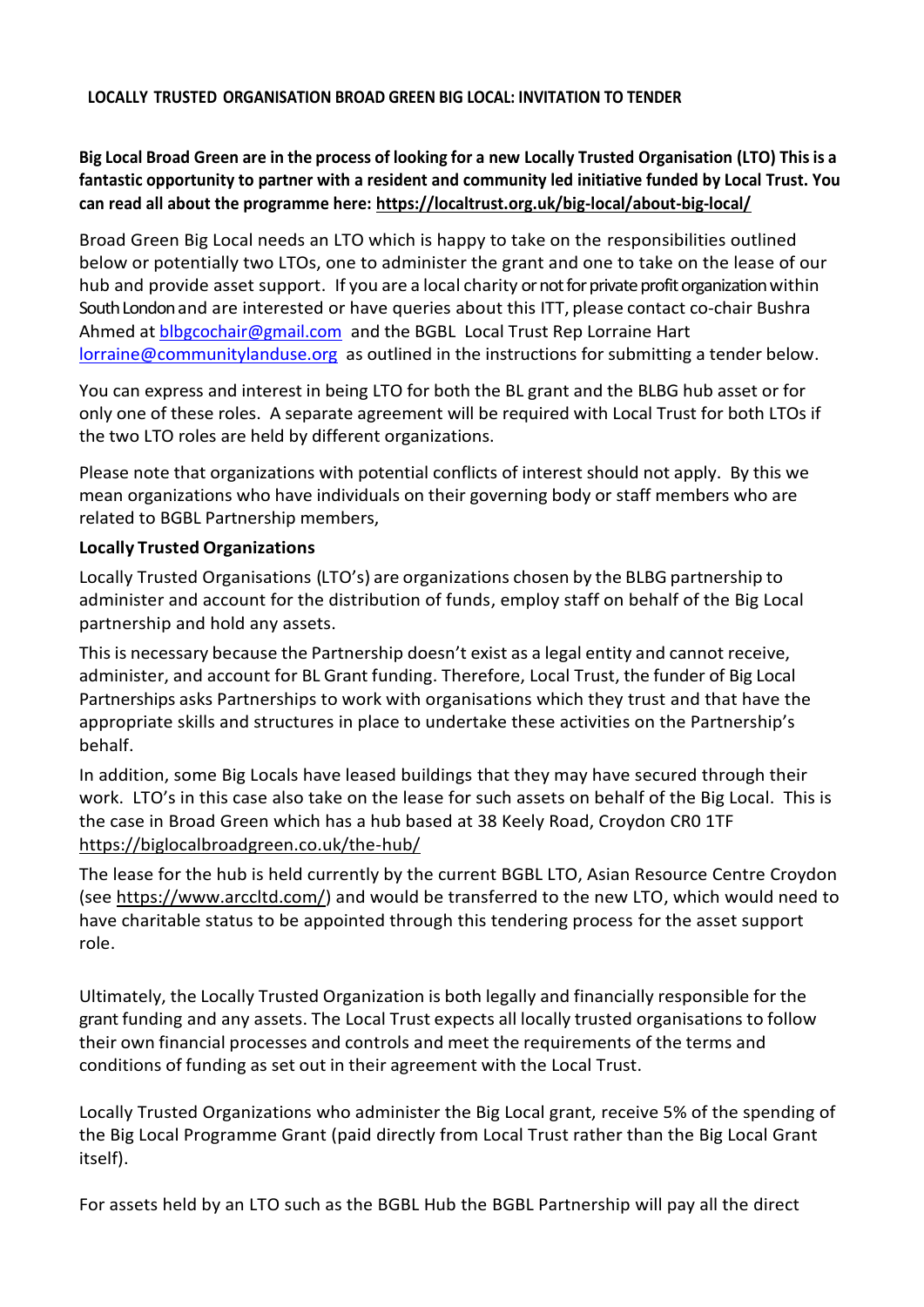running costs of the hub (insurance, building legal compliance checks, utilities, IT and so on) from its Big Local Grant.

If expressing an interest in the role of LTO for BL Grant administration or LTO for asset holding, please set out whether you will require additional funds to deliver it to Big Local Broad Green so that it can potentially be considered as a service level agreement to provide the additional services above and beyond administering and accounting for the Big Local Programme grant or the running costs of the hub.

Please read the guidance provided about Locally Trusted Organisations from Local Trust below. They will require that any LTO appointed in either role goes through a due diligence process before they can be appointed.

## [https://localtrust.org.uk/big-local/programme-guidance/locally-trusted-](https://localtrust.org.uk/big-local/programme-guidance/locally-trusted-organisations/)

### [organisations/](https://localtrust.org.uk/big-local/programme-guidance/locally-trusted-organisations/)

As a minimum each locally trusted organisation must be able to:

- Receive and administer funding on behalf of the Big Local partnership, and in line with the Big Local plan and funding agreement
- Report on the use of Big Local Grant funding to the Partnership on a monthly basis and to the Local Trust on a six monthly basis
- Provide grant and partnership administration support
- Have a good working relationship with the Staff, the Partnership, the Local Trust, and with the Big Local Rep (Representative of the funder Local Trust)
- Pass due diligence checks which includes being suitably experienced, constituted and able to keep accurate financial records of how the money is being spent
- Agree and sign the Local Trust funding agreement.
- Agree and sign any service level agreement for services over and above those associated with grant administration

Additionally, the BLBG Locally Trusted Organisation must be able to:

- Employ staff (including agreeing a work plan with the Partnership Annually and reporting on progress and performance quarterly to the Steering Group. We anticipate having at least one staff member as we transition from our current LTO to a new one)
- Hold the lease and provide asset support for the BGBL Hub.

### **How to Submit your Tender**

- 1. Please submit your tender making it clear whether you are proposing to be LTO for grant administration **or** asset support or both roles.
- 2. Ensure that you have clearly set out any annual costs for the role that you would expect to be paid by Broad Green Big Local via a Service Level Agreement with BGBL Partnership
- 3. Please include a Declaration of Interests for those on your governing body and staff members and a copy of your latest accounts

Please send your proposal to Bushra Ahmed and Lorraine Hart by Noon on Monday  $2^{nd}$  May 2022.